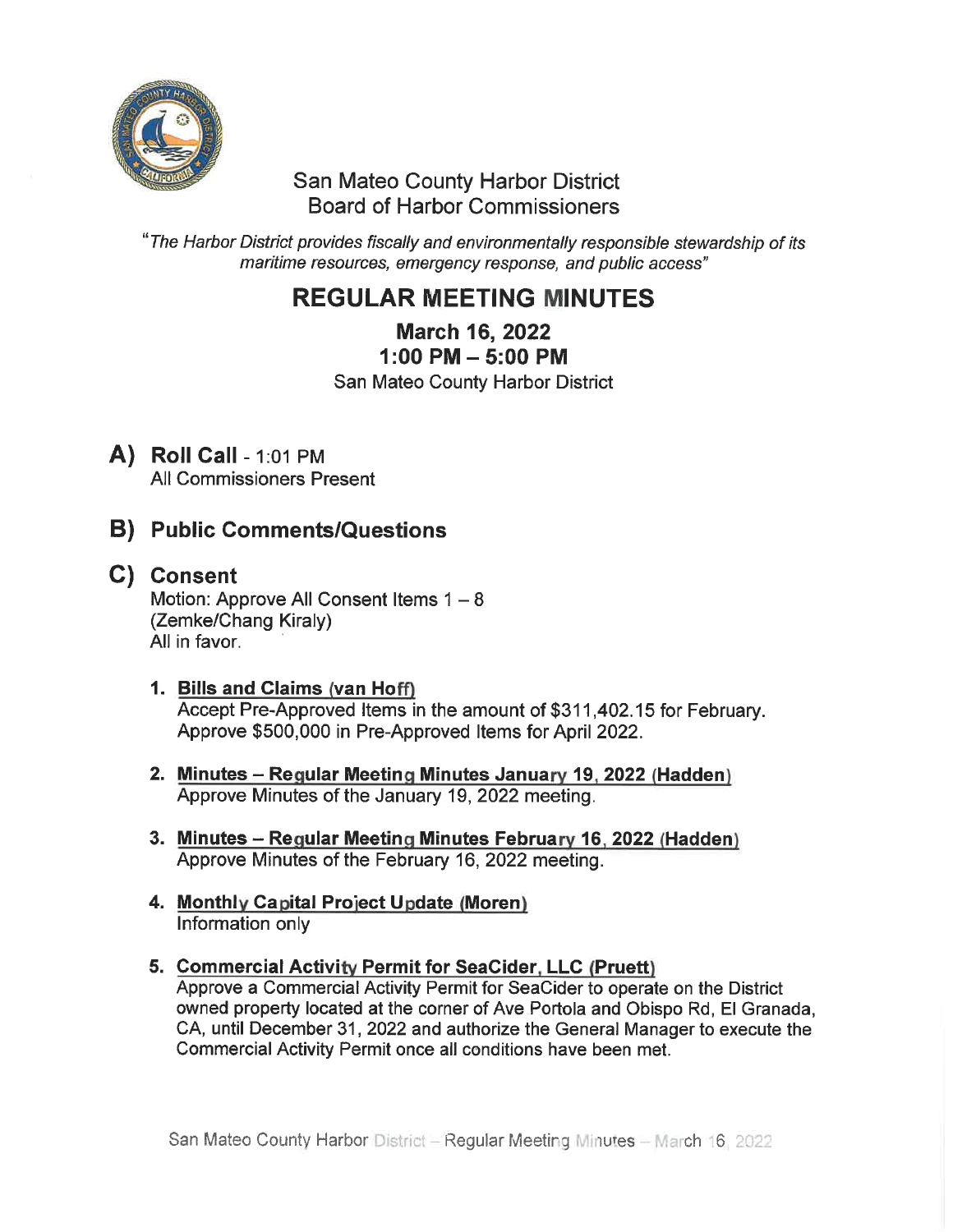6. SMCHD Ord. Code 5.10.010: Commercial Activity Permits for Visiting **Fishing Vessels (Pruett)** 

Approve Ordinance Code amendment Code 5. 10.010 to remove the requirement for commercial fishing vessels to obtain a commercial activity permit to conduct commercial fishing operations, excluding wholesale buying or retail selling of fish.

- 7. SMCHD Ord. Code 3.10.160 Wharfage Fee/Amendment (Pruett) Approve amendment to Ordinance Code 3. 10. 160 regarding collection of wharfage fee.
- 8. Proposed Trailer Bill Regarding Insufficient Educational Revenue Augmentation Fund (ERAF) Backfills - OPPOSE UNLESS AMENDED (van Hoff)

Staff recommends this Board call the members of the County's state delegation to communicate the importance of this issue and highlight the devasting fiscal impacts the DOF's proposal will have on the District and our local public services.

### D) Discussion

9. Fiscal Year 2020/21 Audited Basic Financial Statements (van Hoff) Information only

### 10. Event Permit: Half Moon Bay Triathlon (Zuroski/Pruett)

Motion: Approve an Athletic Event 4 Permit, without a fee waiver, to USA Productions, LLC to host a portion of the 2022 Half Moon Bay Triathlon on District owned property and authorize the General Manager to take the necessary steps to issue said permit in accordance with District Policy 5. 4.1 and Board direction.

(Chang Kiraly/Zemke) All in favor. Note: The Half Moon Bay Triathlon date has been changed to Sunday, May 1, 2022.

### 11. Coastal Cruise, LLC Commercial Activity Permit

No action taken.

Bring back to a future Board Meeting with additional information.

### 12. Finance Committee Update (Chang Kiraly/Mattusch)

Presentation: "First Look" FY 2022-23 Operating Budget and Capital Improvement Project presented by Julie van Hoff- Director of Administrative Services.

Motion: Reschedule May 18, 2022 meeting to a date to be determined, to enable Commissioners to attend CSDA "Legislative Days" in Sacramento. (Chang Kiraly/Mattusch)

San Mateo County Harbor District - Regular Meeting Minutes-March 16, 2022